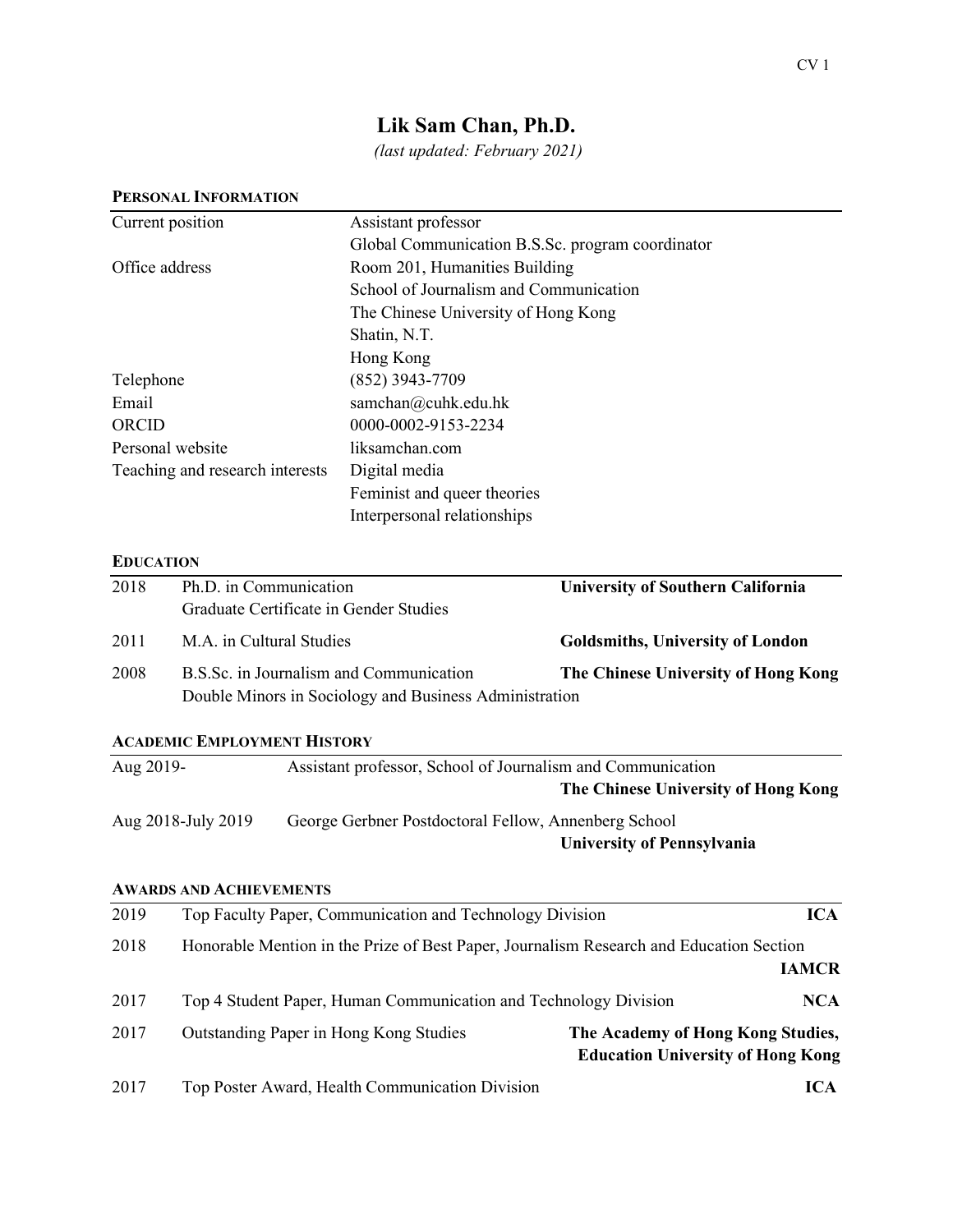#### **BOOKS**

1. **Chan, L. S.** (2021). *Politics of dating apps: Gender, sexuality, and emergent publics in urban China*. Cambridge, MA: MIT Press.

## **REFEREED JOURNAL ARTICLES**

- 1. Miao, W., & **Chan, L. S. (corresponding author)** (2021). Domesticating gay apps: An intersectional analysis of the use of Blued among Chinese gay men. *Journal of Computer-Mediated Communication, 26*(1), 38–53. https://doi.org/10.1093/jcmc/zmaa015 (Impact factor: 5.366; Ranking in communication: 3/92)
- 2. Miao, W., & **Chan, L. S. (corresponding author)** (2020). Between sexuality and professionalism: Experiences of gay workers at Blued, a Chinese gay social app company. *New Media & Society.* Advance online publication. https://doi.org/10.1177/1461444820920876 (Impact factor: 4.577; Ranking in communication: 6/92)
- 3. Miao, W., & **Chan, L. S. (corresponding author)** (2020). Social constructivist account of the world's largest gay social app: Case study of Blued in China. *The Information Society, 36*(4), 214– 222. https://doi.org/10.1080/01972243.2020.1762271 (Impact factor: 2.378; Ranking in communication: 22/92)
- 4. Xu, Y., **Chan, L. S.**, McLaughlin, M. L. (2020). Familism and the intent to practice safe sex among Chinese women living in the United States: An integrative model of behavioral prediction approach. *Journal of Communication in Healthcare*. Advance online publication. https://doi.org/10.1080/17538068.2020.1800370 (Non-SSCI)
- 5. Zheng Y., **Chan, L. S.** (2020). Framing same-sex marriage in U.S. liberal and conservative newspapers from 2004 to 2016: Changes in issue attributes, organizing themes, and story tones. *The Social Science Journal*. Advanced online publication. https://doi.org/10.1016/j.soscij.2019.07.001 (Impact factor: 1.033; Ranking in social sciences, interdisciplinary: 67/108)
- 6. **Chan, L. S.** (2020). Multiple uses and anti-purposefulness on Momo, a Chinese dating/social app. *Information, Communication and Society, 23*(10), 1515–1530. https://doi.org/10.1080/1369118X.2019.1586977 (Impact factor: 4.559; Ranking in sociology: 4/150; Ranking in communication: 7/92)
- 7. **Chan, L. S.** (2019). Paradoxical influences of masculinity ideology on casual sex among male geosocial networking app users in China. *Sex Roles, 81*(3), 456–466. https://doi.org/10.1007/s11199- 019-1002-4 (Impact factor: 2.405; Ranking in women's studies: 4/45)
- 8. **Chan, L. S.** (2018). Liberating or disciplining? A technofeminist analysis on the use of dating apps among women in urban China. *Communication, Culture and Critique, 11*(2), 298–314. https://doi.org/10.1093/ccc/tcy004 (Impact factor: 1.247; Ranking in communication: 66/92)
- 9. **Chan, L. S.** (2018). Ambivalence in networked intimacy: Observations from gay men using mobile dating apps. *New Media and Society, 20*(7)*,* 2566–2581. https://doi.org/10.1177/1461444817727156 (Impact factor: 4.577; Ranking in communication: 6/92)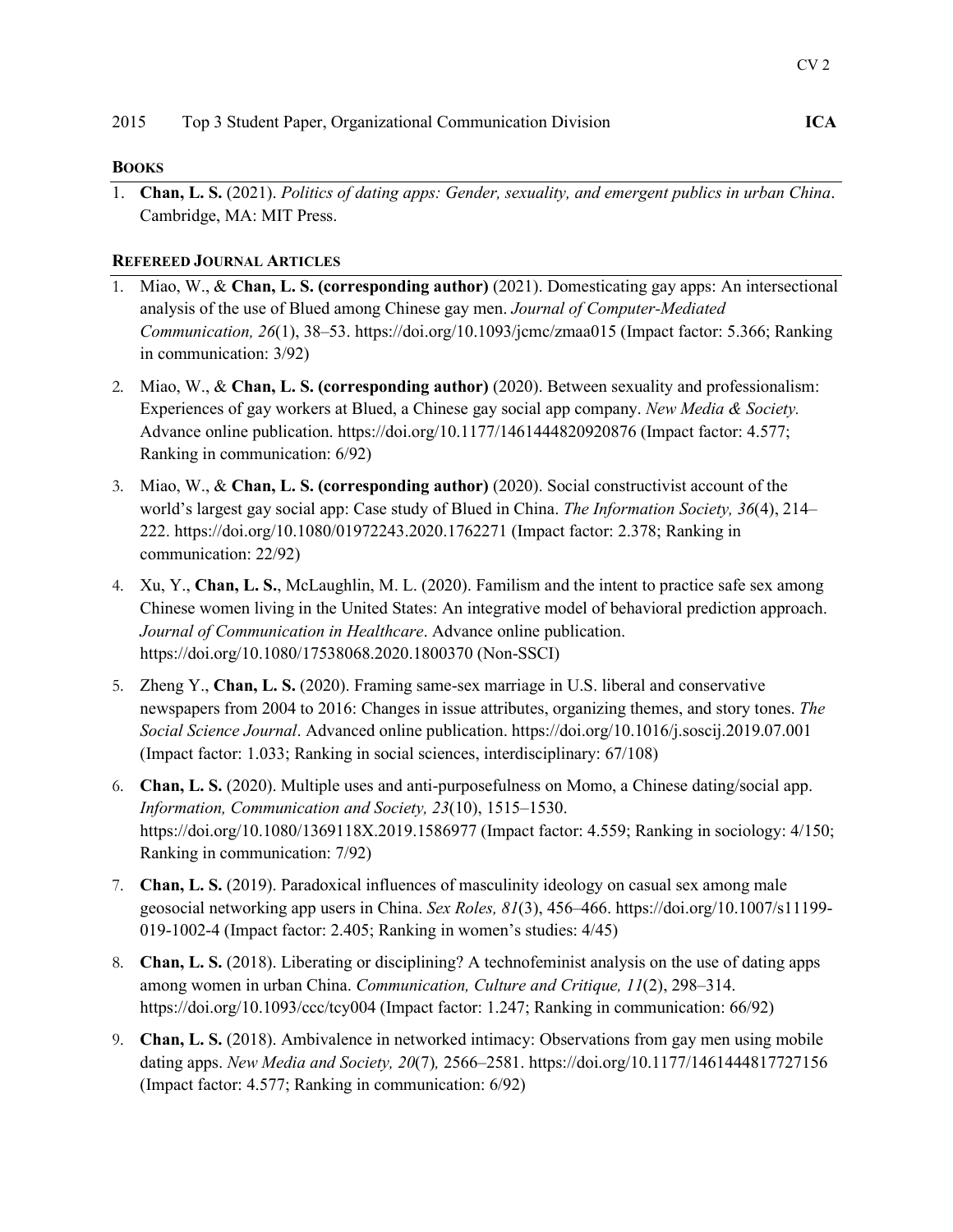- 10. **Chan, L. S.** (2017). Who uses dating apps? Exploring the relationships among trust, sensationseeking, smartphone use, and the intent to use dating apps based on the Integrative Model. *Computers in Human Behavior, 72*, 246–258. https://doi.org/10.1016/j.chb.2017.02.053 (Impact factor: 5.003; Ranking in psychology, multidisciplinary: 12/138)
- 11. **Chan, L. S.** (2017). The role of gay identity confusion and outness in sex-seeking on mobile dating apps among men who have sex with men. *Journal of Homosexuality, 64*(5), 622–637. https://doi.org/10.1080/00918369.2016.1196990 (Impact factor: 1.873; Ranking in social sciences, interdisciplinary: 31/108)
- 12. **Chan, L. S.**, Sun, Y., Xu, Y., & McLaughlin, M. L. (2017). Acculturation to both American and Chinese cultures predicts condom use intent among U.S.-dwelling Chinese/Taiwanese men who have sex with men. *Journalism and Mass Communication Quarterly, 94*(2), 552–570. https://doi.org/10.1177/1077699017692522 (Impact factor: 2.121; Ranking in communication: 30/92)
- 13. **Chan, L. S.** (2017). Emerging currents in communication/LGBTQ studies: A review of LGBTQrelated articles published in communication journals from 2010 to 2015. *International Journal of Communication, 11*, 2647–2668. Retrieved from https://ijoc.org/index.php/ijoc/article/view/6697 (Impact factor: 1.194; Ranking in communication: 70/92)
- 14. **Chan, L. S**. (2017). Cultivation and erosion of creative identity: A Hong Kong advertising agency as case study. *Continuum: Journal of Media and Cultural Studies, 31*(2), 325–335. https://doi.org/10.1080/10304312.2016.1257696 (Impact factor: 0.376; Ranking in cultural studies: 29/45)

**(Outstanding Papers in Hong Kong Studies 2016/2017, the Academy of Hong Kong Studies)** 

- 15. **Chan, L. S.** (2016). Emotional duplex in the nation (de-)branding: A case study of China and Shen Yun Performing Arts. *Critical Studies in Media Communication, 33*(2), 139–153. https://doi.org/10.1080/15295036.2015.1129547 (Impact factor: 1.616; Ranking in communication: 43/92)
- 16. **Chan, L. S.** (2016). How sociocultural context matters in self-presentation: A comparison of U.S. and Chinese profiles on Jack'd, a mobile dating app for men who have sex with men. *International Journal of Communication, 10*, 6040–6059. Retrieved from https://ijoc.org/index.php/ijoc/article/view/5829 (Impact factor: 1.194; Ranking in communication: 70/92)
- 17. **Chan, L. S.**, & Tsang, H. W. E. (2014). "Hey, Look at My Body!": An exploratory study of body display on Facebook among Hong Kong young adults. *International Journal of Interactive Communication Systems and Technologies, 4*, 31–46. https://doi.org/10.4018/ijicst.2014010103 (Non-SSCI journal)

## **COMPETITIVELY SELECTED PAPERS AT INTERNATIONAL CONFERENCES**

1. **Chan, L. S.** (2021, May). Politics meeting romance: Self-presentation and information-seeking strategies among Hong Kong dating app users amid political polarization. Paper presented at the annual conference of the International Communication Association, virtual conference.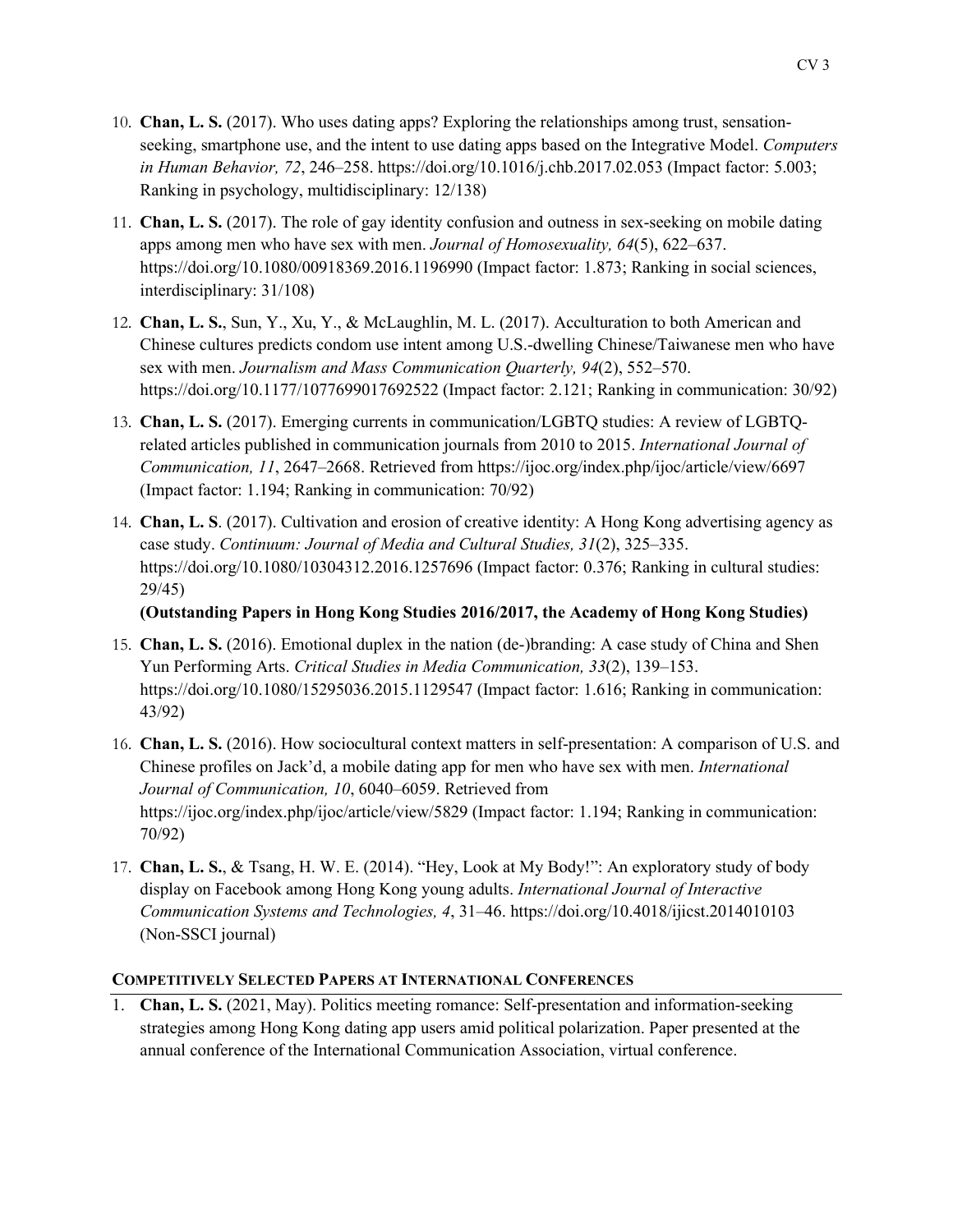- 2. **Chan, L. S.** (2021, May). Hidden normative orientation: Reflecting on the will to diversity in critical research. Paper presented at the annual conference of the International Communication Association, virtual conference.
- 3. **Chan, L. S.** (2020, May). Cycle of uninstalling and reinstalling: Contradictory affects in gay app use. Paper presented at the annual conference of the International Communication Association, Gold Coast, Australia. (Converted to virtual conference due to coronavirus outbreak)
- 4. Miao, W., & **Chan, L. S.** (2020, May). Sexuality and professionalism: Working in a queer media organization. Paper presented at the annual conference of the International Communication Association, Gold Coast, Australia. (Converted to virtual conference due to coronavirus outbreak)
- 5. Layland, E., **Chan, L. S.**, Cassidy, E., & Rosenberger, J. G. (2019, June). *Geo-spatial network mapping to examine HIV/STI prevention among MSM.* Paper presented at the annual meeting of the Australian Public Health Association, Melbourne, Australia.
- 6. Miao, W., & **Chan, L. S.** (2019, May). *The rise of Blued, China's world largest gay social app: How politics, visions, and capital construct an emerging technology.* Paper presented at the annual conference of the International Communication Association, Washington, DC. **(Top Faculty Paper, Communication and Technology Division)**
- 7. **Chan, L. S.** (2018, August). *Built-in* aimei *of dating apps*. Paper presented at the 12th International ACS Crossroads in Cultural Studies Conference, Shanghai, China.
- 8. Zheng, Y., & **Chan, L. S.** (2018, June). *Framing gay marriage in liberal and conservative U.S. newspapers from 2004 to 2016*. Paper presented at the annual conference of the International Association for Media and Communication Research, Eugene, OR. **(Honorable Mention in the Prize of Best Paper, Journalism Research and Education Section)**
- 9. **Chan, L.S.** (2018, May). *Liberating or disciplining? A technofeminist analysis of the use of dating apps among women in urban China.* Paper presented at the annual conference of the International Communication Association, Prague, Czech Republic.
- 10. **Chan, L.S.** (2018, May). *Performing Chinese masculinities on dating apps: Interpretations, selfpresentations, and interactions.* Paper presented at the annual conference of the International Communication Association, Prague, Czech Republic.
- 11. Xu, Y., **Chan, L. S.**, & McLaughlin, M. L. (2018, May). *Exploring the relationship between familism and the intent to practice safe sex among Chinese women living in the United States: An integrative model of behavioral prediction approach.* Paper presented at the annual conference of the International Communication Association, Prague, Czech Republic.
- 12. **Chan, L. S.** (2017, November). *Ambivalence in networked intimacy: Observations from gay men using mobile dating apps*. Paper presented at the annual conference of the National Communication Association, Dallas, TX. **(Top 4 Student Paper, Human Communication and Technology Division)**
- 13. **Chan, L. S.**, Sun, Y., Xu, Y., & McLaughlin, M. L. (2017, May). *Acculturation to both American and Chinese cultures predicts condom use intent among U.S.-dwelling Chinese/Taiwanese men who have sex with men*. Poster presented at the annual conference of the International Communication Association, San Diego, CA. **(Top Poster Award, Health Communication Division)**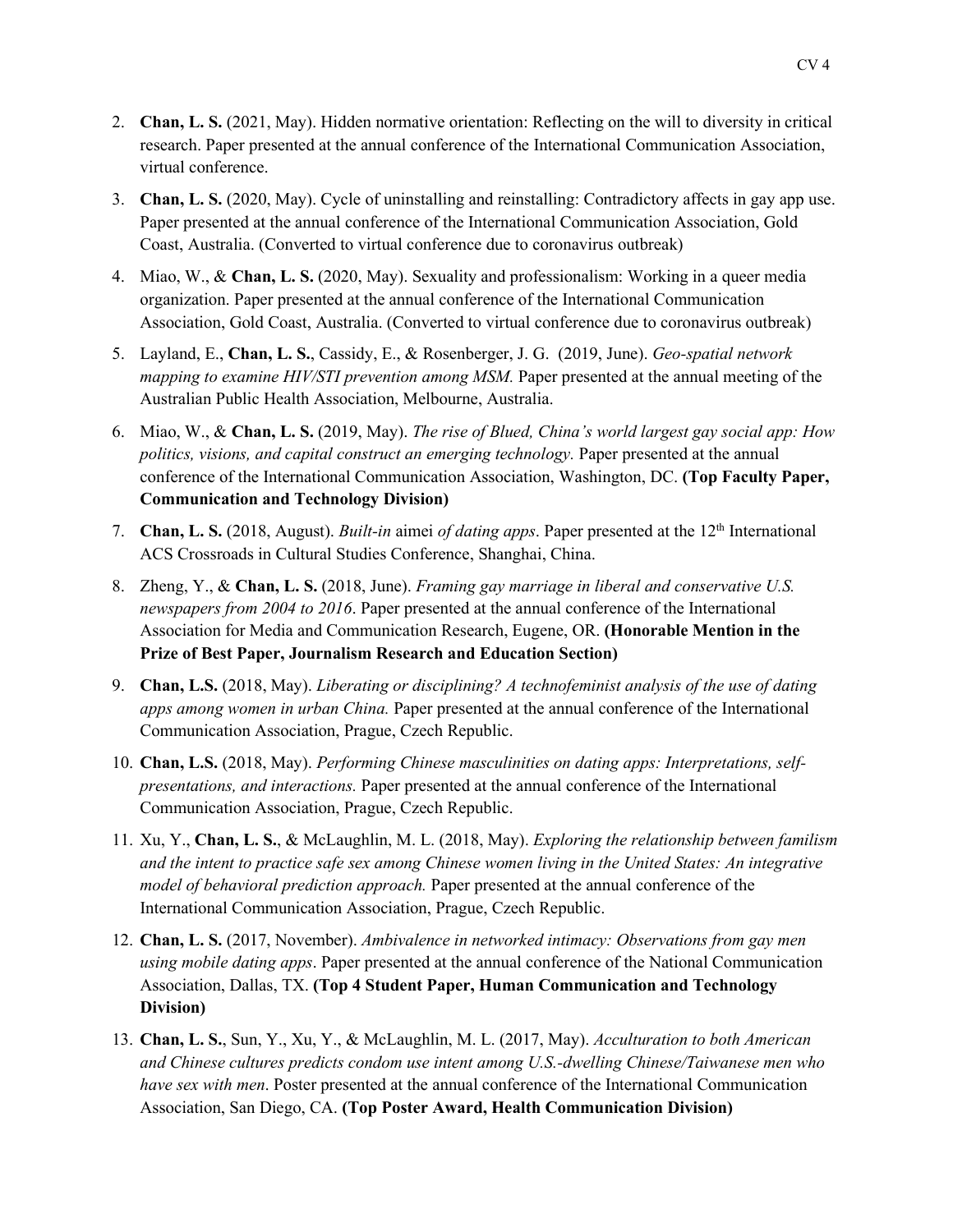- 14. **Chan, L. S.** (2017, May). *Accumulating social capital and/or sexual networks? Relationships between motives and outcomes of using dating apps in a gay male sample*. Paper presented at the annual conference of the International Communication Association, San Diego, CA.
- 15. **Chan, L. S.** (2016, June). *Predicting the intent to use dating apps to look for romance and sex: Using the integrative model of behavioral prediction.* Paper presented at the annual conference of the International Communication Association, Fukuoka, Japan.
- 16. **Chan, L. S.** (2016, June). *Self-presentations on gay networking apps: Comparing American and Chinese guys who meet guys on Jack'd*. Paper presented at the annual conference of the International Communication Association, Fukuoka, Japan.
- 17. **Chan, L. S.** (2015, November). *The role of gay identity confusion and outness in romance- and sexseeking via smartphone networking apps among men who have sex with men: A moderated mediation analysis*. Paper presented at the annual conference of the National Communication Association, Las Vegas, NV.
- 18. **Chan, L. S.** (2015, May). *Emotional duplex of national (de-)branding of China*. Poster presented at the International Communication Association annual conference, San Juan, Puerto Rico.
- 19. **Chan, L. S.** (2015, May). *The dialectic of creative identity work: Ethnography of a Hong Kong advertising agency.* Paper presented at the annual conference of the International Communication Association, San Juan, Puerto Rico. **(Top 3 Student Paper, Organizational Communication Division)**
- 20. **Chan, L. S.**, & Tsang, H. W. E. (2014, May). *"Hey, see my body!": An exploratory study of body display on Facebook*. Paper presented at the annual conference of the International Communication Association, Seattle, WA.
- 21. **Chan, L. S.** (2014, May). *Representations of transsexuals in Chinese cinema: Case studies of*  Kitchen *and* Whispers and Moans. Paper presented at the annual conference of the International Communication Association, Seattle, WA.
- 22. **Chan, L. S.** (2013, November). *Thirty-five years passed: Where have GLBTQ studies reached? A review of GLBTQ/media studies from 2008 to 2012*. Poster presented at the annual conference of the National Communication Association, Washington, DC.
- 23. **Chan, L. S.** (2013, June). *Genealogy, discourses, and revival of creativity in the context of advertising industry*. Paper presented at the annual conference of the International Association for Media and Communication Research, Dublin, Ireland.

#### **BOOK REVIEWS**

- 1. **Chan, L. S.** (2020). Advances in digital intimacy research. *International Journal of Communication, 14*, 4205–4208. Retrieved from https://ijoc.org/index.php/ijoc/article/view/15934/3178
- 2. **Chan, L. S.** (2019). The gay marriage generation: How the LGBTQ movement transformed American culture. *International Journal of Communication, 13*, 3855–3857. Retrieved from https://ijoc.org/index.php/ijoc/article/view/12630/2756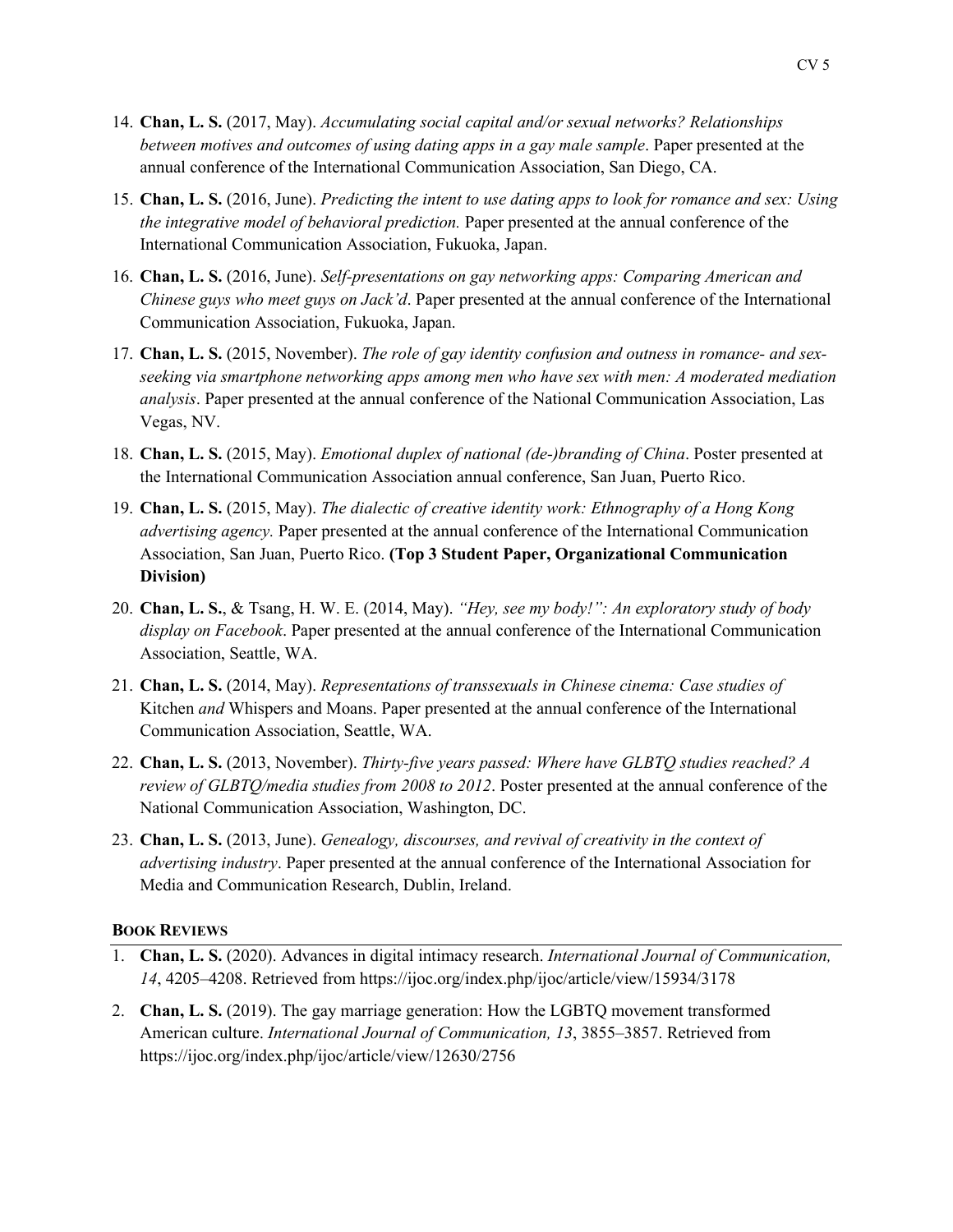- 3. **Chan, L. S.** (2018). Communications technology and media in China under Xi. *International Journal of Communication, 12*, 2258–2262. Retrieved from http://ijoc.org/index.php/ijoc/article/view/9530/2359
- 4. **Chan, L. S.** (2018). Television and romance: Studies, observations and interpretations. *Global Media and Communication, 14*(1), 161–162. https://doi.org/10.1177/1742766517742253
- 5. **Chan, L. S.** (2016). Queer/Tongzhi China: New perspectives on research, activism and media cultures. *International Journal of Communication, 10*, 3314-3317. Retrieved from http://ijoc.org/index.php/ijoc/article/view/5910/1712
- 6. **Chan, L. S.** (2015). Unpacking Asian queer masculinity in theater and cinema: Postcolonial imagination and pleasure of bottomhood. *International Journal of Communication, 9*, 286–290. Retrieved from http://ijoc.org/index.php/ijoc/article/view/3695/1302
- 7. **Chan, L. S.** (2014). Global creative industries. *International Journal of Communication, 8*, 2519– 2522. Retrieved from http://ijoc.org/index.php/ijoc/article/view/3237/1229

#### **CONFERENCES & PANEL ORGANIZING**

1. Panel, Queer Digital Culture in Asia Pacific, International Communication Association, Gold Coast, Australia. (Converted to virtual conference due to coronavirus outbreak; co-organized with Yidong Wang)

#### **RESEARCH GRANTS**

- 1. Project Coordinator, "Building a Research Hub for Digital Experiences and Relationships," HK\$775,080, Provost's Office, Faculty of Social Science, and School of Journalism and Communication, The Chinese University of Hong Kong, Sep 2020 – Aug 2022
- 2. Principal Investigator, "Political Uses of Dating Apps Among Hong Kong College Students," HK\$29,450, C-Grant, Centre for Chinese Media and Comparative Communication Research, School of Journalism and Communication, The Chinese University of Hong Kong, Sep 2019 – Sep 2020
- 3. Principal Investigator, "Romance, Sex, and Use of Dating App," US\$2,461, Travel and Research Grant, Center for Feminist Research, University of Southern California, Jul 2018 – Aug 2018
- 4. Principal Investigator, "Who Uses Dating Apps," Annenberg Summer Research Fellowship, US\$2,500, University of Southern California, May 2015 – Aug 2015

#### **TEACHING EXPERIENCE**

## **The Chinese University of Hong Kong**

COMM2500 Introduction to Global Communication (Spring, 2021)

- COMM2520 Global Issues and Public Affairs (Fall, 2019, student evaluation: cancelled due to sudden end of semester)
- COMM3100 Critical Communication Theories (Fall, 2019, student evaluation: cancelled due to sudden end of semester; Fall, 2020, student evaluation: 5.39/6)
- COMM3131 Special Topic in Communication Studies I:

Online Dating and Hookup Culture (Summer, 2021)

COMM3700 Intercultural Communication (Spring, 2020, student evaluation: 5.83/6)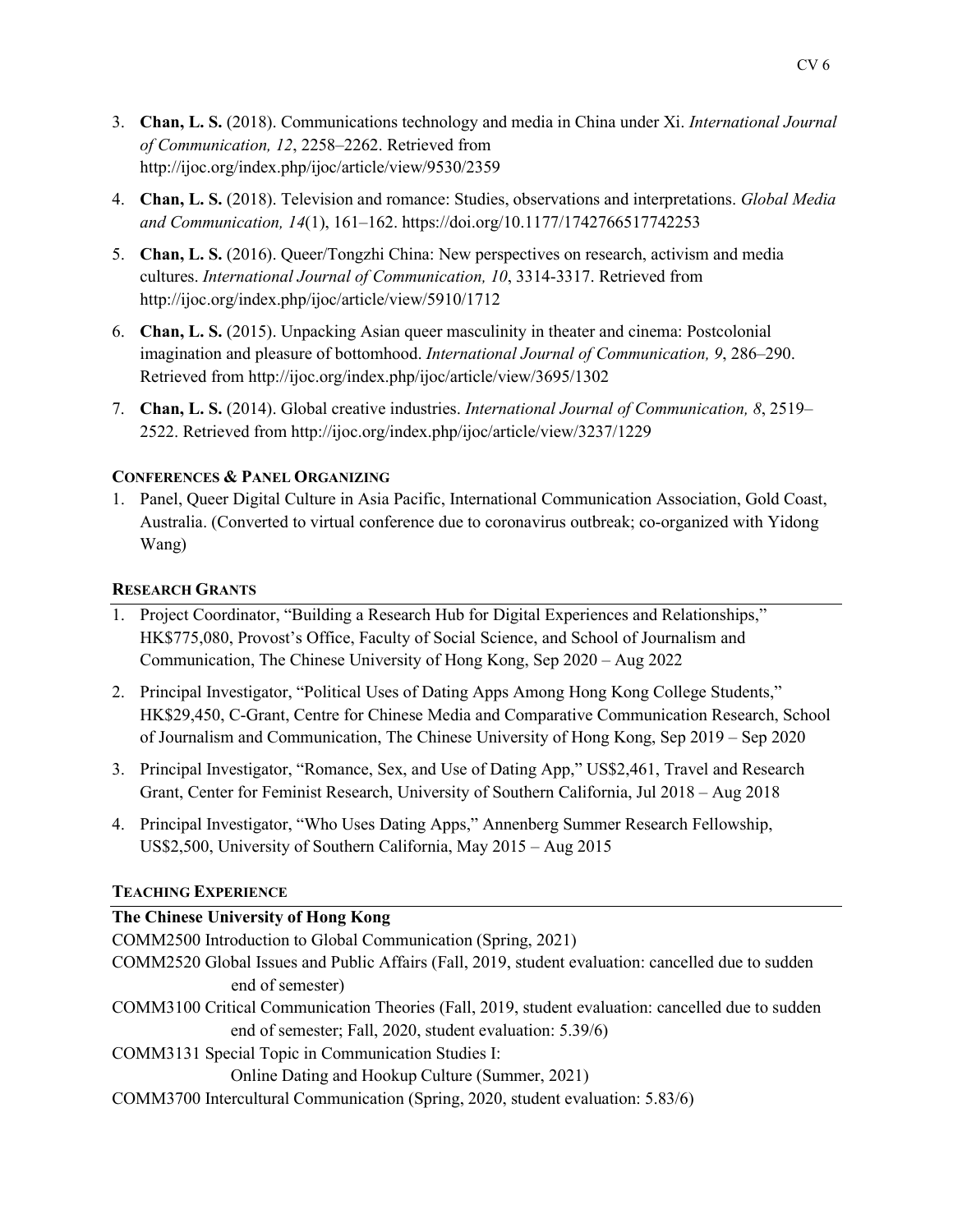#### **University of Pennsylvania**

COMM290 Special Topics: Interpersonal Communication (Spring, 2019, student evaluation: 3.60/4)

#### **University of Southern California**

COMM204 Public Speaking (Spring, 2018, student evaluation: 3.90/4) COMM309 Communication and Technology (Summer, 2018, student evaluation: 4.33/5)

## **School of Professional and Continuing Education, University of Hong Kong**

JAC08108 Corporate Communication (Fall, 2016, student evaluation: 87.5/100) JAC09115 Communication Management 2 (Fall, 2016, student evaluation: 78.4/100)

#### **SUPERVISION**

#### **The Chinese University of Hong Kong**

Undergraduate Final Year Project Supervision

- 1. CHUI, Lok Tung, Final Year Project (academic essay), "Why would some university-educated sexual minorities be reluctant to participate in Pride Parade", completed in Fall 2020
- 2. HUANG, Yu Chia, Final Year Project (academic essay), "Cute campaign: The politics of cats and dogs on social media", completed in Fall 2020
- 3. SHIU, Cheuk Kiu, Yinal Year Project (multimedia production), "Loving someone," completed in Fall 2020
- 4. WONG, Yuen Yee, Final Year Project (public relations and advertising project), "粵語保育計劃", completed in Fall 2020
- 5. KWAN, Ka Yi, Final Year Project (in-depth journalist report), "我是「00後」", completed in Spring 2020
- 6. YU, Yan Na, Final Year Project (multimedia production), "看不見的藝術之路?", completed in Fall 2019 (supervisor)

M.Phil. /Ph.D. Supervision

1. ZHANG, Haibin, M.Phil. thesis, "Explore the gayspeak beyond the gay community: Linguistic appropriation between wueer and heteronormative community of practices in China", ongoing

## M.Phil. /Ph.D. Committee

- 1. PUN, Lok Fai, Ph.D. dissertation, "Fans in play and professional in the making: The fan professionalization of comic *doujin* in China", ongoing
- 2. ISMANGIL, Milan Sander, Ph.D. dissertation, "Hong Kong nationalism and localist movement", ongoing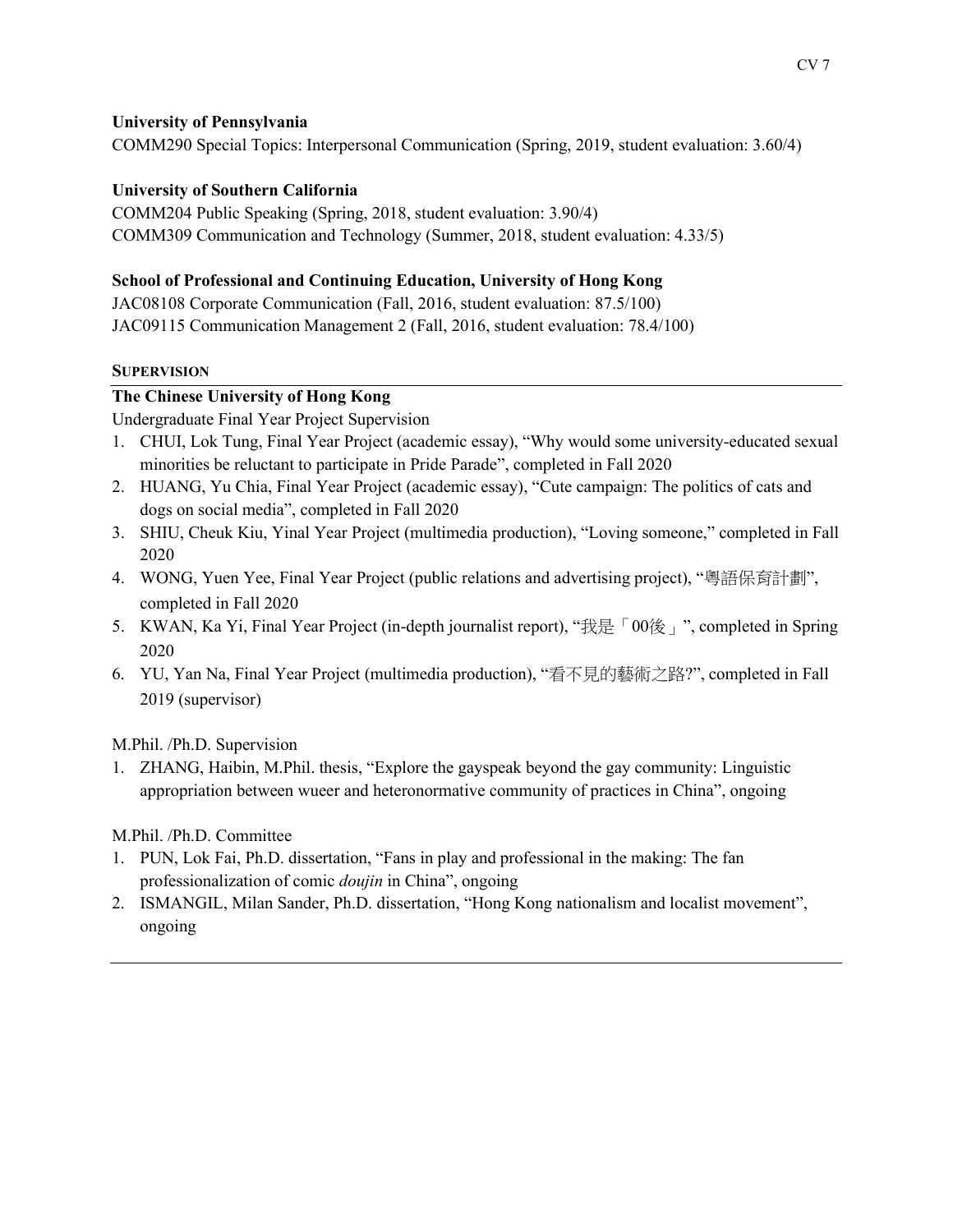# **INVITED LECTURES AND TALKS**

| Apr 15, 2020 | "Cycles of Uninstalling and Reinstalling: Contradictory Affects in Gay App Use"  |
|--------------|----------------------------------------------------------------------------------|
|              | <b>Hong Kong Baptist University, Hong Kong</b>                                   |
| Apr 10, 2018 | "Transformation of Intimate Relationships"                                       |
|              | The Open University of Hong Kong, Hong Kong                                      |
| Nov 24, 2016 | "Dating, Hookup, Meet-up? Exploring Intimacy and Gender Dynamics on Mobile Apps" |
|              | <b>Sun Yat-sen University, China</b>                                             |

#### **INTERNAL SERVICES**

| Aug 2020-                | Member, Admissions and Financial Aid Committee, Morningside College, CUHK                                                                                                                                                                                                                                                                                                                                                                           |  |  |
|--------------------------|-----------------------------------------------------------------------------------------------------------------------------------------------------------------------------------------------------------------------------------------------------------------------------------------------------------------------------------------------------------------------------------------------------------------------------------------------------|--|--|
| Aug 2020-                | Program coordinator, Global Communication B.S.Sc., School of Journalism and<br>Communication, CUHK                                                                                                                                                                                                                                                                                                                                                  |  |  |
|                          | Aug 2020-July 2021 Member, Academic Staff Development Review Taskforce, School of Journalism<br>and Communication, CUHK                                                                                                                                                                                                                                                                                                                             |  |  |
| Aug 2019-July 2021       | Member, Undergraduate Committee, School of Journalism and Communication,<br><b>CUHK</b>                                                                                                                                                                                                                                                                                                                                                             |  |  |
| Aug 2019-                | Member, Staff-student Consultation Committee, School of Journalism and<br>Communication, CUHK                                                                                                                                                                                                                                                                                                                                                       |  |  |
| <b>EXTERNAL SERVICES</b> |                                                                                                                                                                                                                                                                                                                                                                                                                                                     |  |  |
| 2020-present             | Editorial board, Journal of Social and Personal Relationships                                                                                                                                                                                                                                                                                                                                                                                       |  |  |
| 2020-2022                | International Liaison (elected), LGBTQ Studies interest group, International<br><b>Communication Association</b>                                                                                                                                                                                                                                                                                                                                    |  |  |
| 2018-2020                | Student and Early Career Representative (elected), LGBTQ Studies interest group,<br><b>International Communication Association</b>                                                                                                                                                                                                                                                                                                                  |  |  |
| 2015-present             | Ad Hoc Reviewer, International Communication Association annual conference                                                                                                                                                                                                                                                                                                                                                                          |  |  |
| 2020                     | Reviewer, Flexible Grants for Small Groups, Independent Social Research Foundation                                                                                                                                                                                                                                                                                                                                                                  |  |  |
| 2021                     | Ad Hoc Reviewer, New Media and Society                                                                                                                                                                                                                                                                                                                                                                                                              |  |  |
| 2020                     | Ad Hoc Reviewer, Journal of Broadcasting and Electronic Media; International<br>Journal of Communication; International Journal of Cultural Studies; New Media<br>and Society; Communication and Society (Chinese); Journal of Computer-<br>Mediated Communication; Global Media and China; Journal of Homosexuality;<br>Journal of Personal and Social Relationships; Media International Australia;<br><b>International Communication Gazette</b> |  |  |
| 2019                     | Ad Hoc Reviewer, New Media and Society; Journal of Gender Studies; Sex Roles;<br>Journal of Computer-Mediated Communication; Chinese Journal of<br>Communication; Communication and Society (Chinese); Health and Social Care in<br>the Community                                                                                                                                                                                                   |  |  |